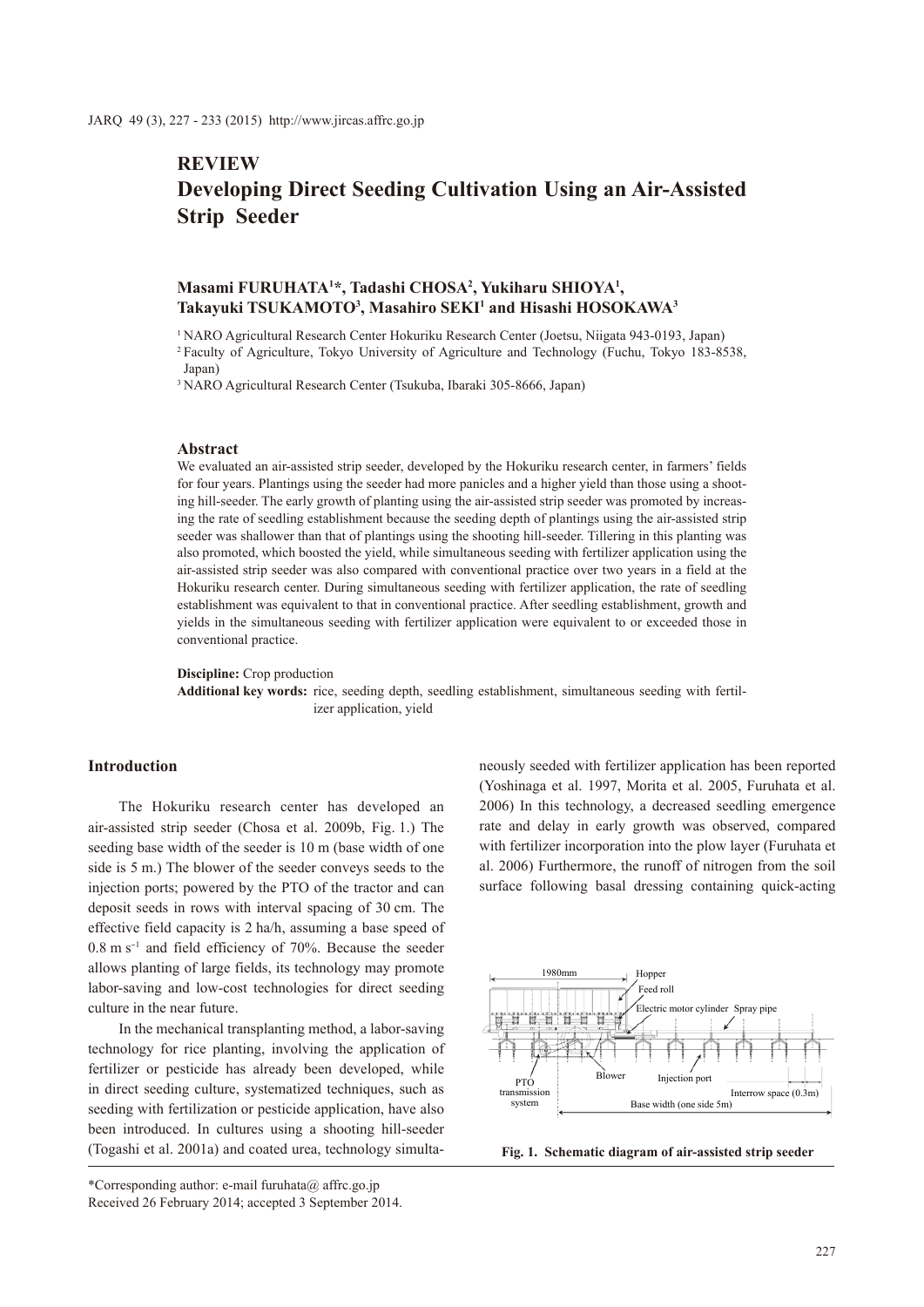components led to a decline in the dry matter production (Yoshinaga et al. 1997) Conversely, drainage management after seeding improved the seedling emergence rate and reduced the delay in early growth (Furuhata et al. 2006) The yield simultaneously seeded with fertilizer application was equivalent to that of conventional practice using basal dressing with a high slow-release component (Morita et al. 2005)

In this review, we will describe the results of culture using an air-assisted strip seeder in a farmer's fields over four years and the results simultaneously seeded with fertilizer application in a field of the Hokuriku research center over two years.

## **Materials and methods**

### **Farmer's field experiments**

We prepared calcium peroxide-coated seeds of the "Koshihikari" rice variety. Soil was puddled on the day before seeding, and the coated seeds were seeded with a shooting hill-seeder and air-assisted strip seeder in farmer's fields on May 1, 2008 and 2009; May 3, 2010; and May 9, 2011 respectively. The amount of sown seed was  $2.5$  g/m<sup>2</sup> of unhulled rice and we also measured the seeding operation capacity. A total of 4.4  $g/m^2$  of nitrogen (2.8 and 1.6  $g/m^2$ of basal and top dressing, respectively) was applied, plus 2.8 g/m2 of phosphoric acid and potassium by basal dressing. Water management after seeding comprised postdrainage flood irrigation from the day of seeding for several days and intermittent irrigation before harvest time after midseason draining for approximately two weeks in late June. Pest control was applied as required. Frames of 50  $\times$ 50 cm were installed at six points in the experimental plot, and the seedlings in the frames were characterized for seeding depth, plant length, leaf age, top dry weight, and rate of seedling establishment 28 days after seeding in 2008 and 2009 and 30 days after seeding in 2010 and 2011, whereupon the yield and yield components were investigated by the following methods. Rice was harvested at maturity in areas covering  $2.4 \text{ m}^2$  in three of the locations in the experimental plots, and the panicle number of the stubble was determined. All kernels were collected, including the empty grains during threshing, the grains were counted, and the spikelet numbers per  $m<sup>2</sup>$  and panicle were calculated. The yield (weight of brown rice) was measured for kernels with thickness exceeding 1.8 mm, and the percentage of ripened kernels was calculated from the spikelet number per m<sup>2</sup> and the number of brown rice kernels with thickness exceeding 1.8 mm. Thousand-kernel weight was calculated from the total kernels contained in approximately 20 g of brown rice, while the moisture content of the weight of brown rice and thousand-kernel weight was corrected to 15%.

## **Application of an air-assisted sowing machine to simultaneous basal dressing**

The normal system is shown in Fig. 2. When applying simultaneous seeding with fertilizer using the air-assisted strip seeder, the injection port of this machine was moved to the right and left, and twin pairs of spraying systems were alternately deployed to spray seeds and fertilizer, respectively. Simultaneous seeding and fertilizing with the spread equipment was achieved by attaching the fertilizer injection port to the fertilizer spray system (Fig. 3.) Further, simultaneous seeding and fertilizing with the side-dress equipment was achieved by attaching the seed injection port to the fertilizer spray system (Fig. 4.) Calcium peroxide-coated seeds of the "Koshihikari" rice variety were prepared. In the field of the Hokuriku research center, the soil was puddled a day before seeding, and coated seeds were seeded with the air-assisted strip seeder on May 12, 2010 and May 11, 2011. The amount of sown seed was  $3 \text{ g/m}^2$  of unhulled rice. LPS60 (60-day sigmoidal-release-type coated urea) was used as base manure (N component,  $3 \text{ g/m}^2$ ), and simultaneous seeding with fertilizer application (spreading, S), simultaneous seeding with fertilizer application (sidedressing, SD), and conventional practice (CP), comprising pre-puddling fertilization and post-plowing leveling, were prepared. Water management after seeding consisted of flood irrigation after drainage from the day of seeding for







**Fig. 3. Schematic diagram simultaneous seeding and fertilizing with the spread equipment**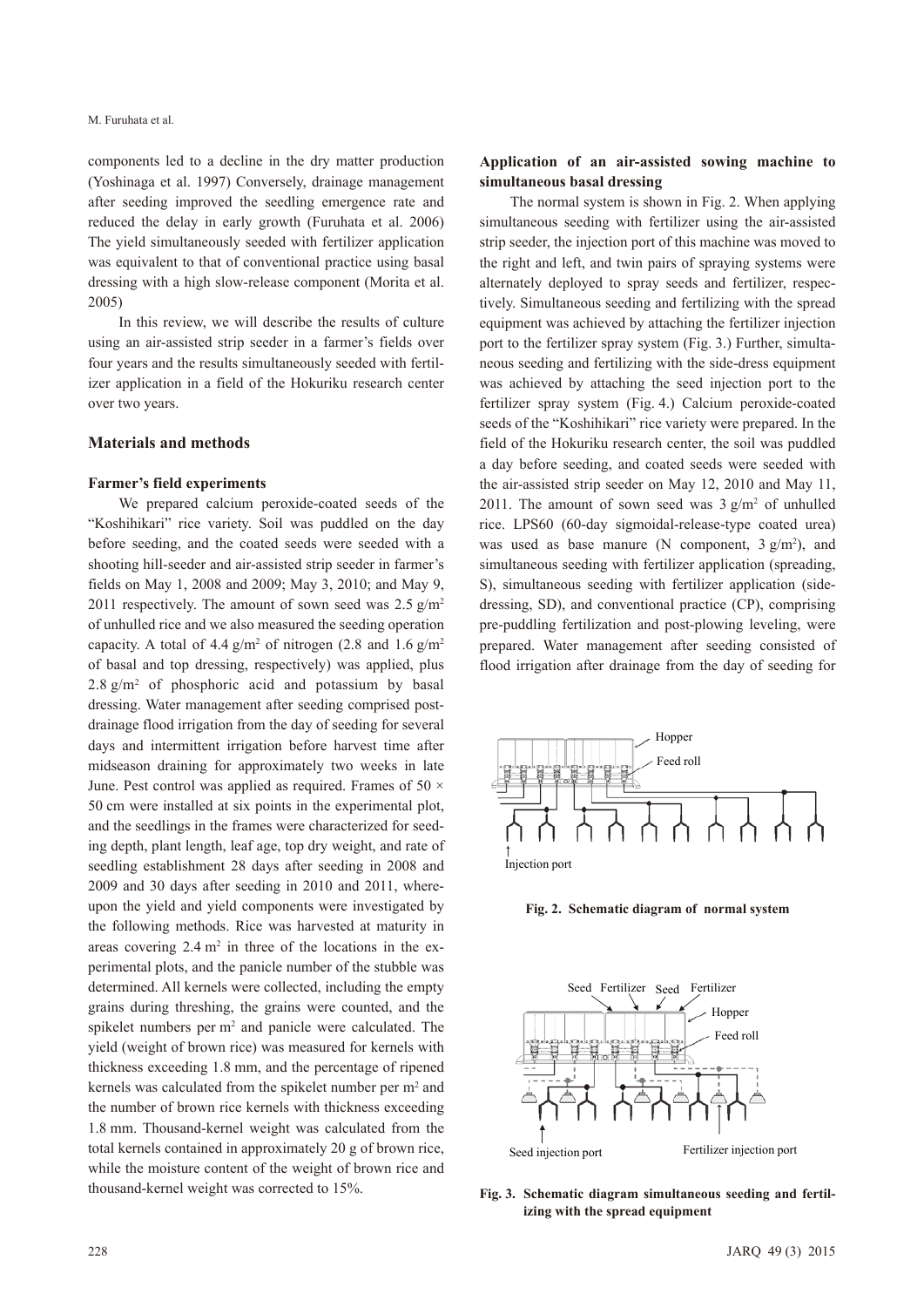several days and intermittent irrigation before harvest time after midseason draining for approximately two weeks in late June. Pest control was performed as required. Frames of  $50 \times 50$  cm were installed at three locations within the experimental plot, and seedlings within the frames were characterized for the seeding depth, plant length, leaf age, top dry weight, and rate of seedling establishment on the 30th day after seeding. We measured the panicle number, wet weight of culm, culm length, and pushing resistance at 15 cm above ground and approximately two weeks after heading, with three replicates of 12 hills per plot. We also calculated the lodging index  $[(\text{culm length} \times \text{wet weight}$ of culm)/(15  $\times$  pushing resistance per culm)] (Seko 1962, Terashima et al. 1992, Terashima et al. 2002), taking it as an index of lodging resistance. The methods of investigating the yield and yield components in this experiment were in line with those used to investigate the farmers' field test.

## **Results and discussion**

#### **Farmer's field experiments**

The operation of seeding with the air-assisted strip seeder and the early growth of both the culture planted by



**Fig. 4. Schematic diagram of simultaneous seeding and fertilizing with the side-dress equipment**

Developing Direct Seeding Cultivation Using an Air-Assisted Strip Seeder

the air-assisted strip seeder and that planted by the shooting hill-seeder in the farmer's field can be seen in Fig. 5. The left figure depicts the seeding operation, and the right figure depicts the farmer's field approximately one month after seeding. The plots sown with the air-assisted strip seeder and the shooting hill-seeder are located to the left and right of the pole respectively. The early growth in the plot sown with the air-assisted strip seeder was more vigorous than that of the plot sown with the shooting hill-seeder. Generally, the final seedling establishment rate was inversely proportional to seeding depth, while the rate of seedling establishment in the plot sown with the air-assisted strip seeder exceeded that of the plot sown with the shooting hillseeder for its shallower seeding depth (Table 1.) The top dry weight, plant length, and leaf age of the plot sown with the air-assisted strip seeder tended to be greater. These results suggested that the early growth of the plot sown with the air-assisted strip seeder exceeded that of the plot sown with the shooting hill-seeder.

The yield and yield components in the two plots were investigated over four years in farmers' fields (Table 2.) In the plot sown with the air-assisted strip seeder, the total number of grains tended to increase with the increase in panicle number, meaning the weight of the brown rice tended to exceed that of the rice in the plot sown with the shooting hill-seeder.

We evaluated the labor effectiveness of seeding using the air-assisted strip seeder (Table 3.) The field efficiency was 35.9–58.5% over the four years from 2008 to 2011 because the theoretical field capacity was 2.34 ha/h and the effective field capacity 0.84–1.37 ha/h during the same period. The fact that the effective field capacity was less than 60% of the theoretical capacity was attributable to the time required to turn the seeder in the field, load it with seed, inspect it before seeding, and address operational problems. Considering a value of 0.26 ha/h measured as





**Fig. 5. The picture of seeding and early growth at a farmer's field** Left picture: seeding. Right picture: early growth (On the left side of the pole is an air-assisted strip seeder and on the right,a shooting hill-seeder.)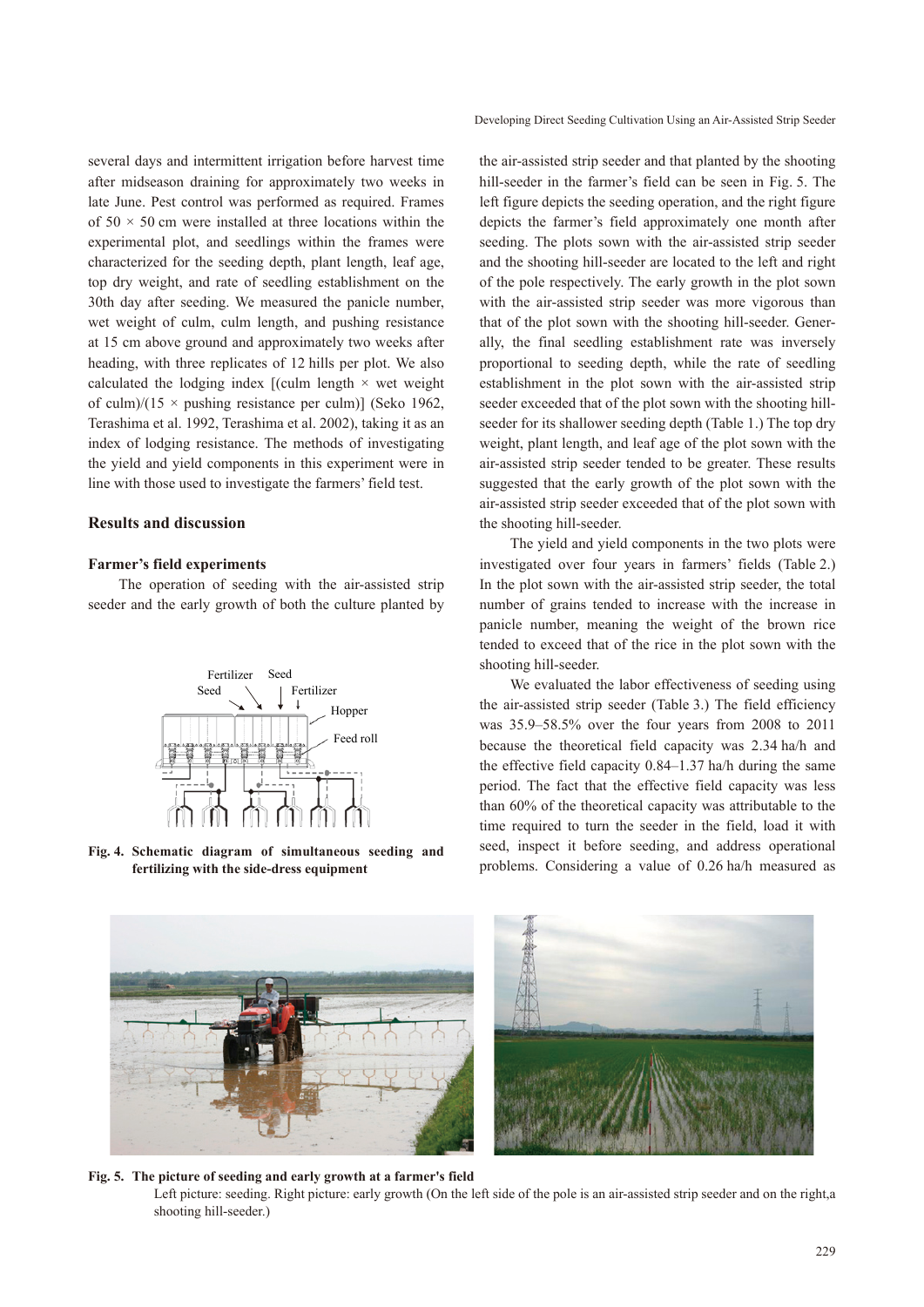M. Furuhata et al.

**Table 1. The seedling emergence and establishment of direct seeded rice in a farmer's field**

| Coating material                  | Rate of seedling      | Seeding depth | Top dry         | Plant length | Leaf age |
|-----------------------------------|-----------------------|---------------|-----------------|--------------|----------|
| · method of seeding               | establishment $(\% )$ | (cm)          | weight $(g/m2)$ | (cm)         |          |
| $CaO2$ air-assisted strip seeder  | 71. I                 | 0.39          |                 | 15.8         | 4.8      |
| $CaO2 \cdot$ shooting hill-seeder | 51.6                  | 0.63          | IJ              | 14.8         | 4.4      |
| t-test                            | *                     | $\ast$        | ns              | ns           | ∗        |

Values reflect the average for 4 years (2008 – 2011). \*: Indicates significant differences at

5 % level by t-test. ns: Indicates no significant differences at 5 % level by t-test.

| Table 2. Yield of direct seeded rice in a farmer's field |       |                                                          |                           |                       |                                |                                             |                  |                                         |  |
|----------------------------------------------------------|-------|----------------------------------------------------------|---------------------------|-----------------------|--------------------------------|---------------------------------------------|------------------|-----------------------------------------|--|
| Coating material<br>· method of seeding                  | time  | Heading Weight of Panicle Spikelets<br>brown rice number |                           | number<br>per panicle | Total<br>number<br>of grains   | Percentage Thousand<br>of ripened<br>grains | kernel<br>weight | Brown rice<br>nitrogen<br>concentration |  |
|                                                          | (m/d) | $(g/m^2)$                                                | $\gamma$ m <sup>2</sup> ) | (grain)               | $(\times K \text{ grain/m}^2)$ | $(\%)$                                      | (g)              | $(\%)$                                  |  |
| $CaO2$ air-assisted strip seeder                         | 8/10  | 605                                                      | 416                       | 80                    | 33.1                           | 80.2                                        | 22.9             | 1.28                                    |  |
| $CaO2 \cdot$ shooting hill-seeder                        | 8/10  | 548                                                      | 315                       | 85                    | 27.6                           | 86.2                                        | 23.2             | 1.26                                    |  |
| t-test                                                   |       | ns                                                       | ∗                         | ns                    | ns                             | ns                                          | ns               | ns                                      |  |

Values reflect the average for 4 years (2008 – 2011). Values by weight of brown rice were measured with a grain thickness exceeding 1.8mm. \*: Indicates significant differences at 5% level by t-test. ns: Indicates no significant differences at 5% level by t-test.

| Year                        |                | 2008  | 2009  | 2010  | 2011  |
|-----------------------------|----------------|-------|-------|-------|-------|
| Short side of the field     | m              | 38    | 40    | 30    | 40    |
| Long side of the field      | m              | 125   | 122   | 116   | 125   |
| Area                        | m <sup>2</sup> | 4750  | 4880  | 3480  | 5000  |
|                             | ha             | 0.475 | 0.488 | 0.348 | 0.500 |
| Seeding base width          | m              | 10    | 10    | 10    | 10    |
| Base speed                  | m/s            | 0.68  | 0.68  | 0.68  | 0.68  |
| Working hours               | h              | 0.38  | 0.49  | 0.42  | 0.37  |
| Net working hours           | h              | 0.22  | 0.20  | 0.19  | 0.21  |
| Average operating speed     | m/s            | 0.654 | 0.654 | 0.662 | 0.660 |
| Average width               |                | 9.1   | 10.3  | 7.2   | 9.5   |
| Slip ratio                  | $\frac{0}{0}$  | 3.64  | 3.64  | 2.40  | 2.14  |
| Theoretical field capacity  | ha/h           | 2.34  | 2.34  | 2.34  | 2.34  |
| Calculated field capacity   | ha/h           | 2.15  | 2.43  | 1.78  | 2.42  |
| Effective field capacity    | ha/h           | 1.24  | 0.99  | 0.84  | 1.37  |
| Capacity                    | h/ha           | 0.81  | 1.01  | 1.19  | 0.73  |
| Field efficiency            | $\frac{0}{0}$  | 53.0  | 42.3  | 35.9  | 58.5  |
| Calculated field efficiency | $\frac{0}{0}$  | 57.7  | 40.7  | 47.2  | 56.6  |
|                             |                |       |       |       |       |

an example of effective field capacity, the effective field capacity of the air-assisted strip seeder was approximately four times (3.2–5.3 times) that of a commercial row seeder (Chosa et al. 2009a) For a puddling operation compatible with the labor effectiveness of the seeding operation using the air-assisted strip seeder, the effective field capacity of the 75 PS tractor (with a puddling rotor with base width 4.1 m) is 0.86–1.5 ha/h (Japan Agricultural Mechanization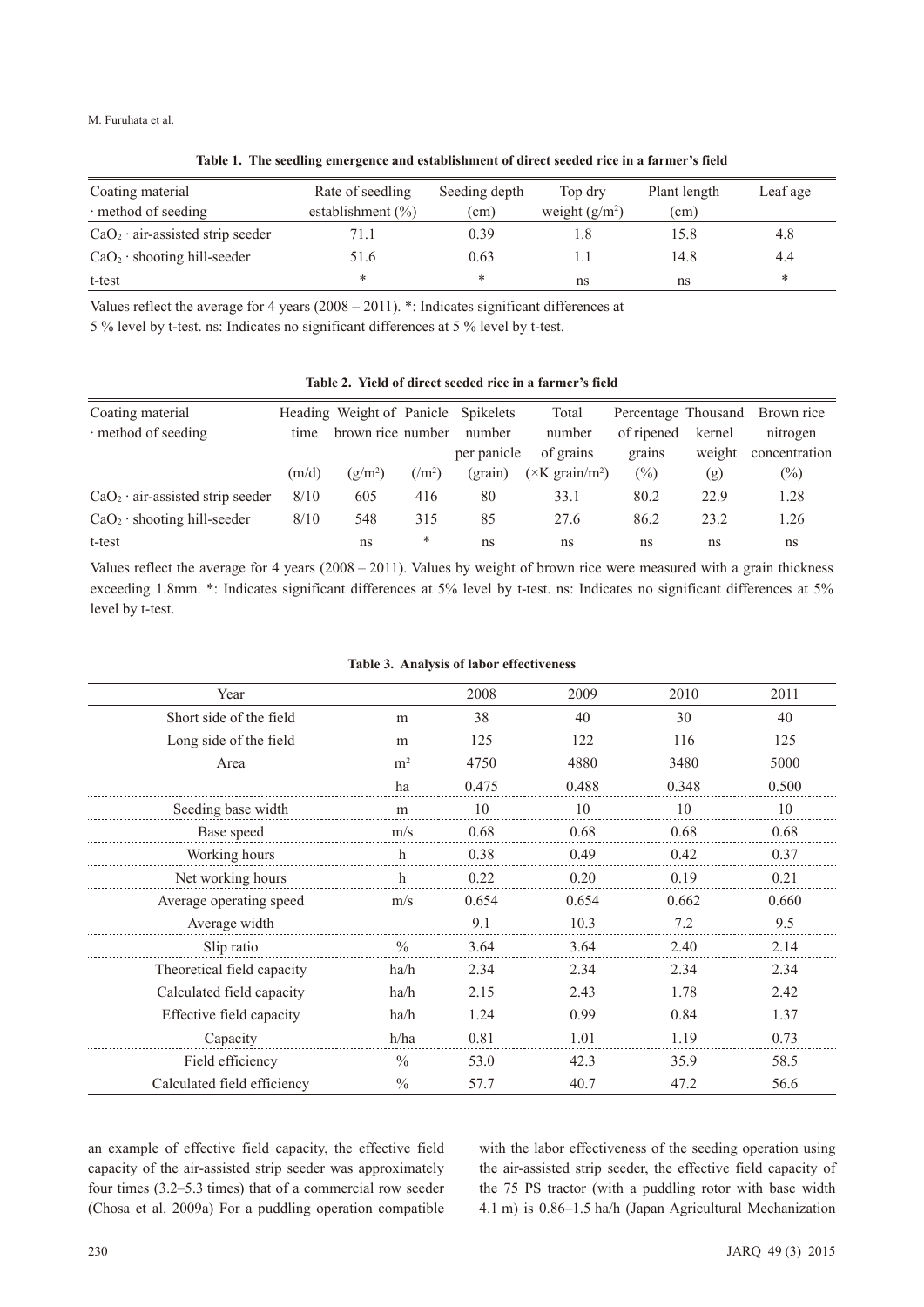Association 2009a) If the daily duration of puddling is assumed to be 9 h, the workable puddling area using this machine the day before seeding is 7.7–13.5 ha. These estimates suggested that introduction of several tractors and puddling rotors should be considered for a farm managing more than 10 ha of paddy fields.

For a harvesting operation compatible with an appropriate reaping period in the culture using an air-assisted strip seeder, the effective field capacity of head feeding combined (and 6 row reaping type with grain tank) is 0.15–0.96 ha/h (Japan Agricultural Mechanization Association 2009b) If the daily reaping duration is assumed to be 6 h, the workable reaping area using this machine and one variety is 6–40 ha for the appropriate reaping period, which suggest that the introduction of several varieties should be considered for a farm managing more than 25 ha of paddy fields. Simulation by linear programming, assuming the first puddling a few days before seeding and the second puddling on the day before seeding, showed the potential for direct seeding over an area of at least 50 ha for puddling just before seeding using two or three tractors and four rice varieties (Shioya et al. 2011)

## **Application of an air-assisted sowing machine for simultaneous basal dressing**

Virtually uniformly fertilizer application was observed in S, and a trace of fertilizer on the soil surface (resembling a belt along a row) was observed in SD.

The influence simultaneously seeded with fertilizer application on the emergence and establishment of seedlings in a plot sown with the air-assisted strip seeder is described in Table 4. The rate of seedling establishment showed no significant difference between three plots and two simultaneously seeded plots with fertilizer application were almost equal to that of CP. At one month after seeding, the top dry weight between two plots simultaneous seeded with fertilizer application and CP differed, but not the leaf age and plant length. In addition, the decrease in yield was not attributable to any difference between the two in top dry

weight during the early growth period. Fertilizers in two simultaneously seeded plots with fertilizer application were distributed in high concentrations around the seed compared with that in CP, but the emergence and establishment of seedlings remained undisturbed due to the slow elution of the fertilizer, which was a sigmoid-type coated urea.

Growth in two simultaneously seeded plots with fertilizer application was compared with that of CP after seedling establishment (data not shown, Furuhata et al. 2014) Growth in the two simultaneously seeded plots with fertilizer application exceeded that observed in CP. Furthermore, many roots were distributed on the surface layer of soil when cultivating direct-seeded flooded paddy field compared with culture by transplanting. These results suggested that the high concentration of fertilizer near the root increased the fertilizer effect (Fig. 6) and consequently dry matter production.

The influence simultaneously seeded with fertilizer application on yield and the yield components in the plot sown with the air-assisted strip seeder is described in Table 5. The yield and yield components showed no significant difference between the three seeding methods, but two plots simultaneously seeded with fertilizer application showed a tendency equal to or exceeding CP in terms of the total number of grains and weight of brown rice, while the lodging index showed no significant difference among the three plots. The results of these experiments showed that the rate of seedling establishment in simultaneous seeding with fertilizer application was equivalent to that in CP. After seedling establishment, growth and yield in simultaneous seeding with fertilizer application were equivalent to or exceeded those in CP. Furthermore, we concluded that the technology involving simultaneous seeding with fertilizer application using the air-assisted strip seeder was a laborsaving and effective cultivation method, since it eliminated the need for basal dressing before seeding.

The problem to be solved regarding culture using the air-assisted strip seeder is securing the seeding depth under different seeding conditions. The seeding depth of

**Table 4. Influence of simultaneous seeding with fertilizer application on the early growth of direct seeded rice**

| Method of                  | Number of                   | Rate of       | Seeding | Top dry          | Plant  | Leaf |
|----------------------------|-----------------------------|---------------|---------|------------------|--------|------|
| fertilizer application     | seedling                    | seedling      | depth   | weight           | length | age  |
|                            | establishment               | establishment |         |                  |        |      |
|                            | (population number/ $m^2$ ) | $\frac{1}{2}$ | (cm)    | $(g/m^2)$        | (cm)   |      |
| Conventional practice (CP) | 124a                        | 92.9a         | 0.79a   | 6.1a             | 20.2a  | 5.7a |
| Spreading $(S)$            | 102a                        | 78.4a         | 0.89a   | 5.5ab            | 19.2a  | 5.7a |
| Side dressing (SD)         | 113a                        | 84.8a         | 0.90a   | 4.5 <sub>b</sub> | 19.3a  | 5.6a |

Values reflect the average for 2 years (2010 – 2011). Means followed by same letters do not differ significantly at the  $5\%$ level by Tukey test ( $n = 6$ ).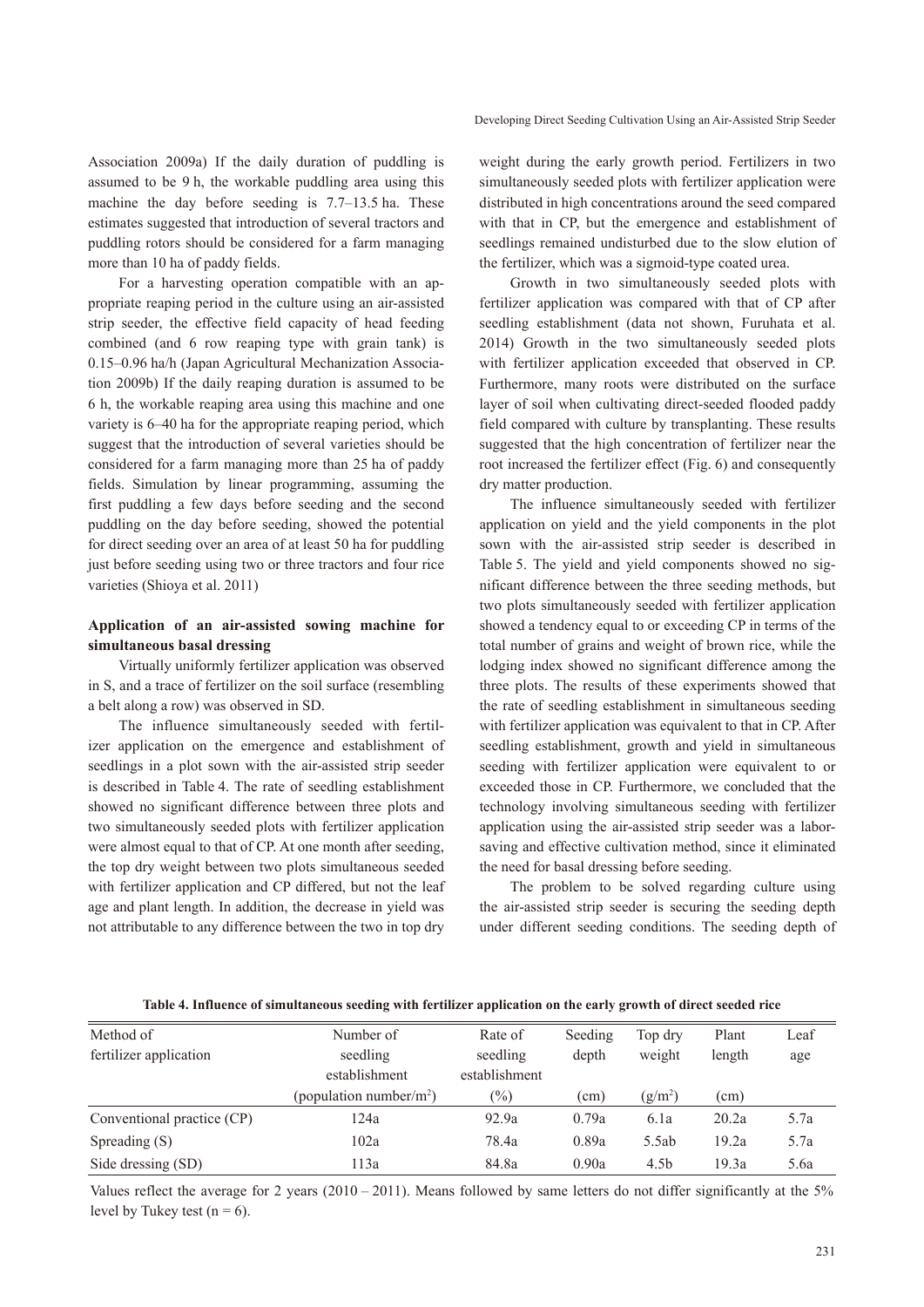the air-assisted strip seeder in this study was shallower than that of another seeder reported in a different study (Togashi et al. 2001b, Nishimura et al. 2003) By focusing on this characteristic, we evaluated the culture using iron- coated seeds requiring surface sowing (Furuhata et al. 2009a, 2009b, 2010) With regard to the seeding depth under different seeding conditions, the seeding depth was reportedly 3 mm on puddling on the day before seeding in the culture using the air-assisted strip seeder at the Nagano agricultural experiment station (Aoki et al. 2010) which was shallower than the 8.4–10.9 mm (Furuhata et al. 2007), 5.5 mm (Furuhata et al. 2009a), and 14 mm (Chosa & Furuhata 2009) in another report. This difference was considered attributable to two factors: varying soil texture and days from puddling to seeding. With regard to controlling the seeding depth of the air-assisted strip seeder, the speed at which the seed fell from the injection port was reportedly slower than that of the shooting hill-seeder, and closing the tip parts of the



#### **Fig. 6. Influence of simultaneous seeding with fertilizer application on the nitrogen absorption**

AT: active tillering stage, PF:panicle formation stage, FH: full heading date, M:maturation stage. Error bars represent standard errors (n=3). Edited from Furuhata et al. 2014

injection port of the air-assisted strip seeder caused the air flow and carrying capacity of materials to decline as well as air-flow turbulence in the tip parts of the injection port (Chosa et al. 2009b) Considering these reports, the seeding depth using the air-assisted strip seeder differed in soils with different soil textures and the days from puddling to seeding. In future, we should improve the puddling method to secure stable seeding depth and ensure smooth airflow smooth by improving the injection port.

#### **Acknowledgments**

We thank H. Kato for his helpful comments on this study. We also thank O. Asano, T. Kurisaki, S. Koyama, M. Sekiguchi, H. Nakagawa, M. Hirokawa and Y. Maruyama, Ms. K. Takashima and Ms. U. Watanabe for their technical assistance in conducting these experiments.

## **References**

- Aoki, M. et al. (2010) Characteristics of seeding emergence of rice in submerged direct seeding by air-assisted strip seeder. *Hokuriku Sakumotsu Gakkaiho* (*Hokuriku Crop Sci.*), **45**, 27-30 [In Japanese].
- Chosa, T. & Furuhata, M. (2009) Investigation the growth and yield of direct seeding culture using air-assisted strip seeding. *Nousagyou Kenkyuu* (*Jpn. J. Farm Work Res.*), **44**(extra1), 73-74 [In Japanese].
- Chosa, T. et al. (2009a) Work efficiency analysis of an air-assisted strip seeding by GPS. *Nousagyou Kenkyuu* (*Jpn. J. Farm Work Res.*), **44**(extra1), 15-16 [In Japanese].
- Chosa, T. et al. (2009b) Development of an air-assisted strip seeding for direct seeding in flooded paddy fields: seeding machine and effect of air assistance. *Nousagyou Kenkyuu*  (*Jpn. J. Farm Work Res.*), **44**, 211-218 [In Japanese with English summary].
- Furuhata, M. et al. (2006) Influences of simultaneous shot of fertilizer and seed and drainage of flooded water after

#### **Table 5. Influence of simultaneous seeding with fertilizer application on the yield of direct seeded rice**

| Method of                  | Heading Culm |                   | Weight Panicle         |                           | Spikelets   | Total                          | Percentage Thousand |        | Brown rice    | Lodging |
|----------------------------|--------------|-------------------|------------------------|---------------------------|-------------|--------------------------------|---------------------|--------|---------------|---------|
| fertilizer application     | time         |                   | length of brown number |                           | number      | number                         | of ripened          | kernel | nitrogen      | index   |
|                            |              |                   | rice                   |                           | per panicle | of grains                      | grains              | weight | concentration |         |
|                            | (m/d)        | (c <sub>m</sub> ) | $(g/m^2)$              | $\gamma$ m <sup>2</sup> ) | (grain)     | $(\times K \text{ grain/m}^2)$ | $(\%)$              | (g)    | $(\%)$        |         |
| Conventional practice (CP) | 8/14         | 91.1a             | 548a                   | 381a                      | 74a         | 28.0a                          | 90.5a               | 21.6a  | 1.26a         | 1.07a   |
| Spreading $(S)$            | 8/14         | 92.1a             | 563a                   | 374a                      | 78a         | 29.0a                          | 90.0a               | 21.5a  | 1.26a         | 0.95a   |
| Side dressing (SD)         | 8/14         | 90.2a             | 552a                   | 396a                      | 73a         | 28.9a                          | 89.3a               | 21.4a  | 1.29a         | 1.13a   |

Values reflect the average for 2 years (2010 – 2011). Values by weight of brown rice were measured with a grain thickness exceeding 1.8 mm.

Means followed by same letters do not differ significantly at the 5% level by Tukey test ( $n = 3$ ).